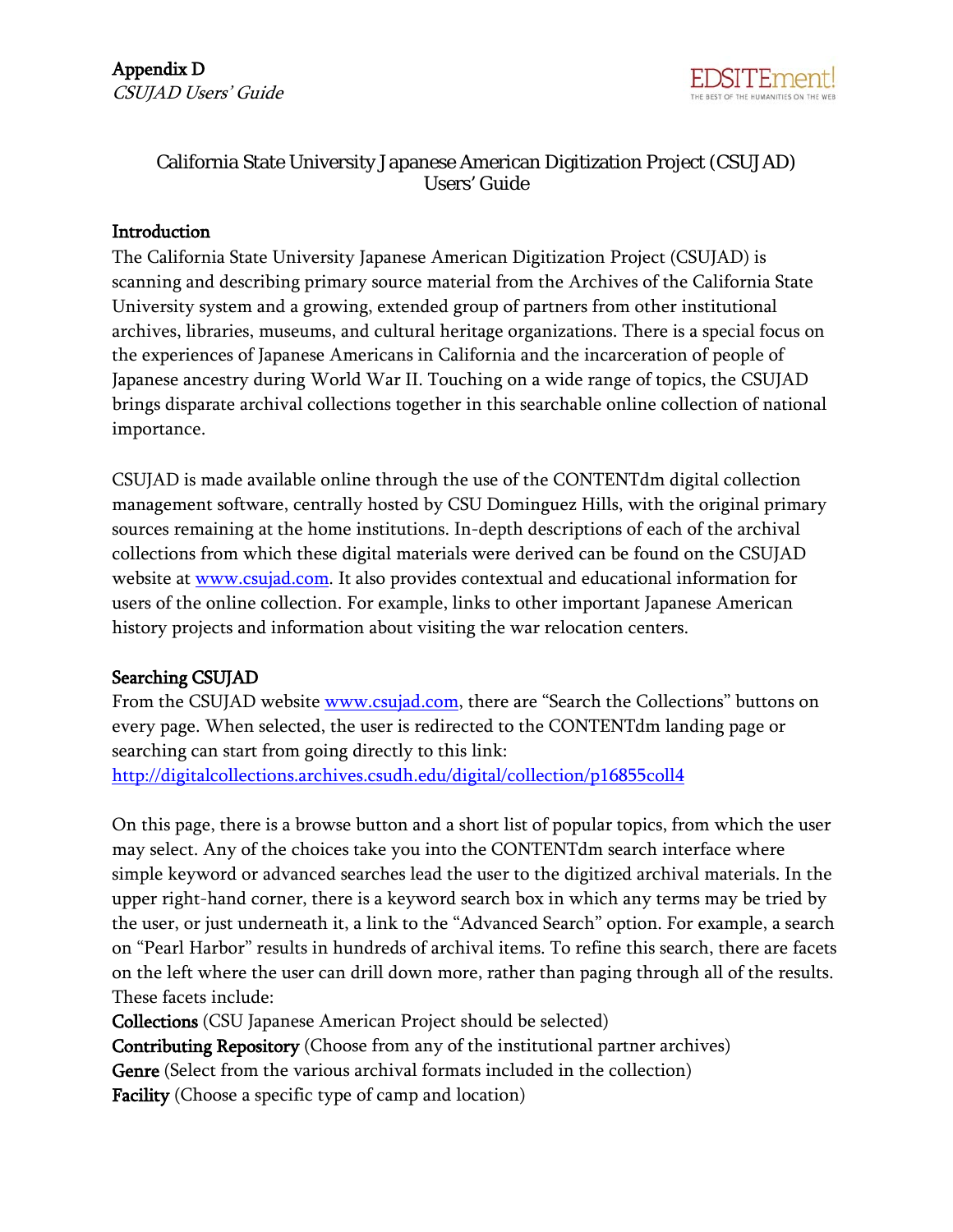# Appendix D CSUJAD Users' Guide



Subjects (Select a more specific subject) Location (Choose a geographical location).

To guide the searcher, an extensive list of incarceration camp facility names, genre terms that describe the various archival formats included in the collection, and the controlled subject terminology that is used to describe the archival collections can found on the CSUJAD website under CSU Best Practices: [http://www.csujad.com/Controlled\\_Vocabulary\\_2017.pdf](http://www.csujad.com/Controlled_Vocabulary_2017.pdf)

#### Guide to Search Terms

The following provides users with a short list of the terms that have been used to describe the archival materials in the CSU Japanese American Digitization Project. They provide the user with a sample of popular search terms that are effective in returning interesting archival items.

#### Pre- and Post-WWII

Immigration Picture Brides Race and Racism Alien Land Laws Civil Rights Civil Liberties Act of 1988 Redress

# WWII

Pearl Harbor Espionage Mass Removal WWII Incarceration Economic Losses Propaganda Support from Non-Japanese Community Leaving Camp

# Life in the camps

Living Conditions Camp Education Camp Jobs Medical Care and Health Arts and Literature Sports